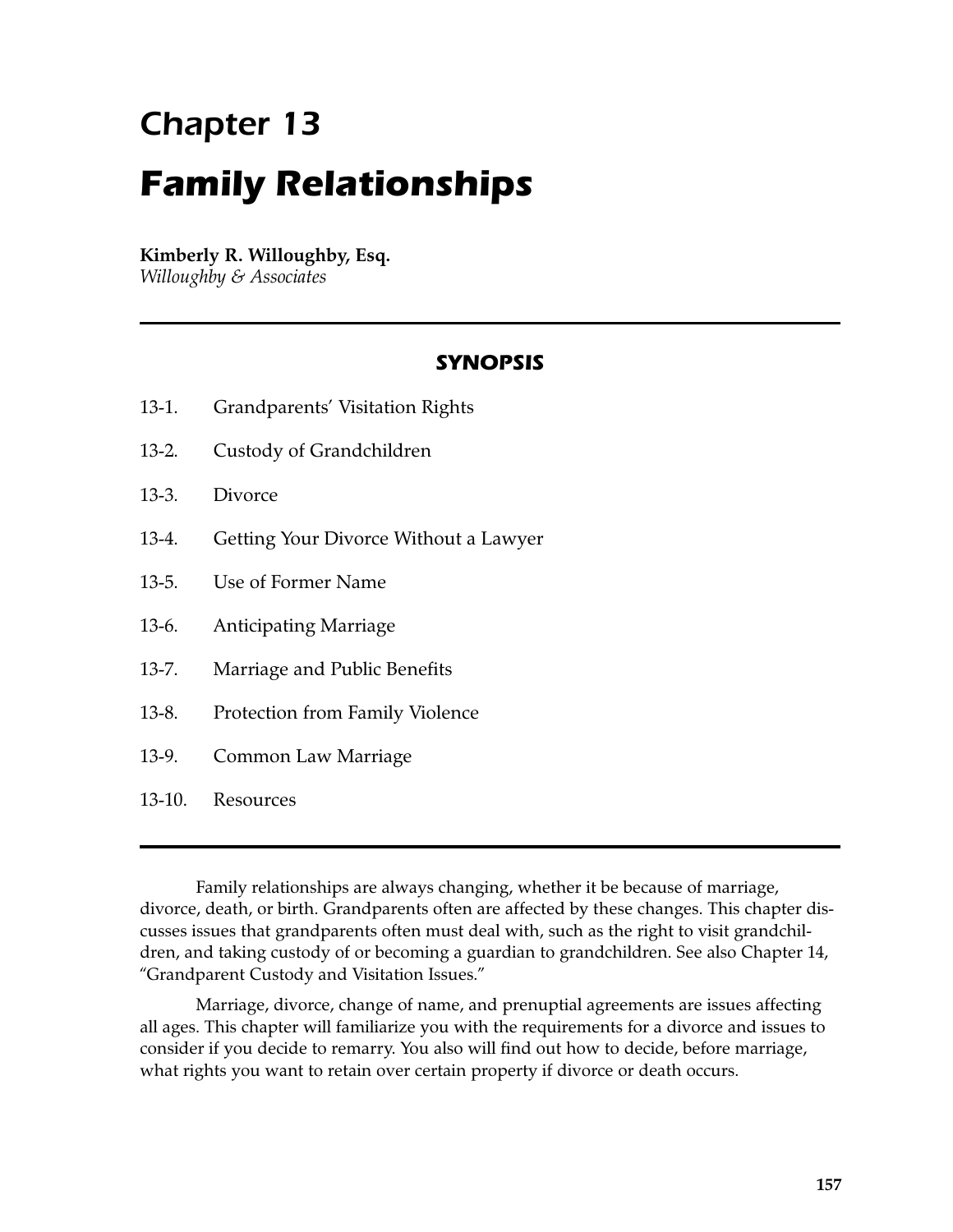Finally, this chapter discusses family violence and how Colorado laws can help you with protection orders.

# **13-1. Grandparents' Visitation Rights**

If you have a dispute with your adult children or one of your children gets a divorce, you could be denied contact with your grandchildren. You have a remedy in court if a parent does not let you visit your grandchildren in the following situations:

- $\blacktriangleright$  When the grandchild's parents are going through a divorce or legal separation;
- $\blacktriangleright$  When the legal custody of the grandchild has been given to a party other than the parent, or the child has been placed outside of and does not reside in the home of the parent (but this does not cover a child who has been placed for adoption or whose adoption has been legally finalized);
- $\blacktriangleright$  When the grandchild's parent, who is the child of the grandparent, has died;
- $\blacktriangleright$  When the grandchild has lived with the grandparent for 182 days within the last 182 days; or
- $\blacktriangleright$  When the grandparent has been appointed the legal guardian of the grandchild.

Grandparents have no recourse if the child and his or her parents are an intact family; they can seek a court order allowing grandparent visitation if, and only if, one of the above situations is present. If this basic criterion is met, the grandparent must file a motion and accompanying affidavit for grandparent visitation with the district court for the district in which there has been or is a child custody case, or if there is no other child custody case, in the county where the child resides or is found. The motion and affidavit must set forth the facts supporting the requested order — that is, facts showing why it is in the child's best interest to spend time with the grandparent. Notice must be given to the party (or parties) who has legal custody of the grandchild. The court may make an order, with or without a hearing, granting (or denying) visitation rights whenever such an order would be in the best interest of the grandchild.

In order to determine that spending time with the child is in the child's best interest, some courts will order you to meet with a trained mediator and the child's parents or custodian to try to reach an agreement before the court listens to your case.

If the court gives you visitation rights, your rights continue even if the parents divorce or legally separate, or if one or both of the parents die. Your rights can end if the parents lose their rights over the child or if your grandchild is adopted. However, if your grandchild is adopted by his or her natural parent's new spouse (that is, a stepparent), you are entitled to seek grandparenting time so long as the child still remains with and in the legal custody of his or her natural parent. Ask a lawyer for advice about seeking visitation.

A motion for grandparent visitation cannot be filed more than once every two years unless there is a showing of good cause.

If the grandchild's custodial parent does not comply with court-ordered visitation, the law provides various remedies. Under the grandparent visitation law, you may file a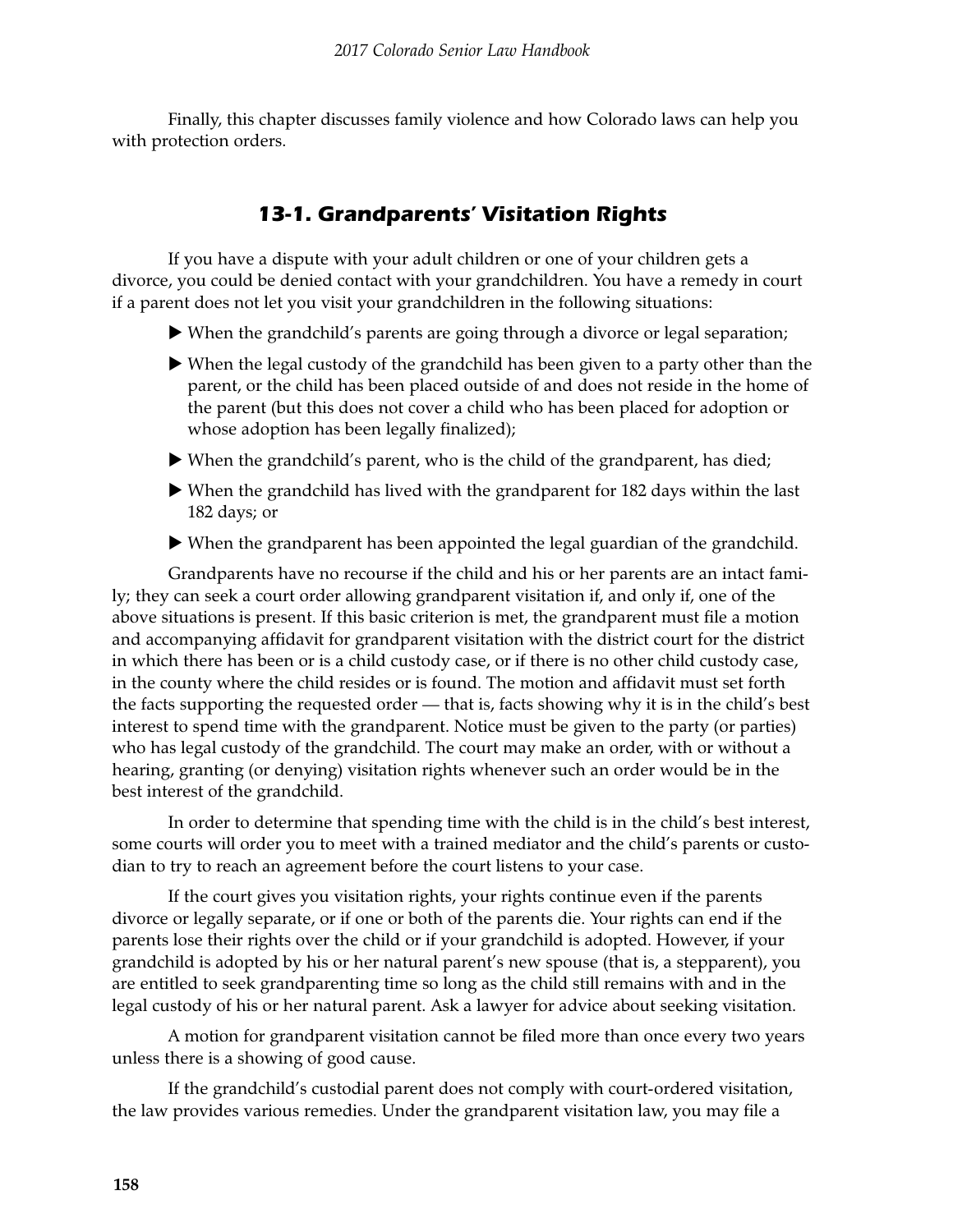motion asking the court to enforce such visitation. If you prove that the grandchild's custodian has not complied with the visitation order, the court has some tools to remedy the situation and can:

- $\blacktriangleright$  Impose additional terms and conditions consistent with the court's previous order;
- $\blacktriangleright$  Modify the previous order;
- $\blacktriangleright$  Require the violator to post bond or security to ensure future compliance;
- $\blacktriangleright$  Require that missed visitations be made up;
- $\blacktriangleright$  Hold the violator in contempt of court and impose a jail sentence or bond; or
- $\blacktriangleright$  Award the person denied visitation his or her attorney fees.

Grandparents' rights vary by state. All states now have laws enabling grandparents to petition for visitation rights with their grandchildren, but there are great variations from state to state. Therefore, you will need to research grandparents' rights under the law of another state if your grandchildren live in another state and are subject to that state's laws.

# **13-2. Custody of Grandchildren**

Sometimes grandparents may have to care for grandchildren permanently or temporarily. Seniors caring for grandchildren for a brief time should get written permission from at least one parent to authorize emergency medical care for the child. A simple signed and dated note will work. If a grandchild will be with the grandparent for more than a brief time, the grandparent should have authority to protect the child, especially if the parents will be difficult to reach. There is a general provision in Colorado law governing people with disabilities that allows the child's parents to delegate "any of his powers regarding care, custody and property" of the child. This includes, but is not limited to, the power to make health care decisions and may be effective for up to 12 months. However, the grandparent cannot consent to the marriage or adoption of the grandchild. Legal stationery stores, some legal aid offices, law firms, and some senior centers have forms for this purpose. The form is generally titled "Parent's or Guardian's Delegation of Powers by Power of Attorney."

If you expect to care for your grandchild for an extended time, you may want legal guardianship of the child. A legal guardianship gives you ultimate authority over the child's care and well-being. You may apply to a district court to become your grandchild's guardian. If the parents do not agree to the guardianship, you must show the court why the child needs a guardian. Once you are appointed as a guardian, only the court may terminate the appointment.

With or without a guardianship, you may qualify for Temporary Aid to Needy Families (TANF) and Medicaid coverage for a grandchild in your care. In unusual circumstances, grandparents may seek full legal custody of a grandchild. To win such a case, you must show that it is in the child's best interest to transfer custody to you.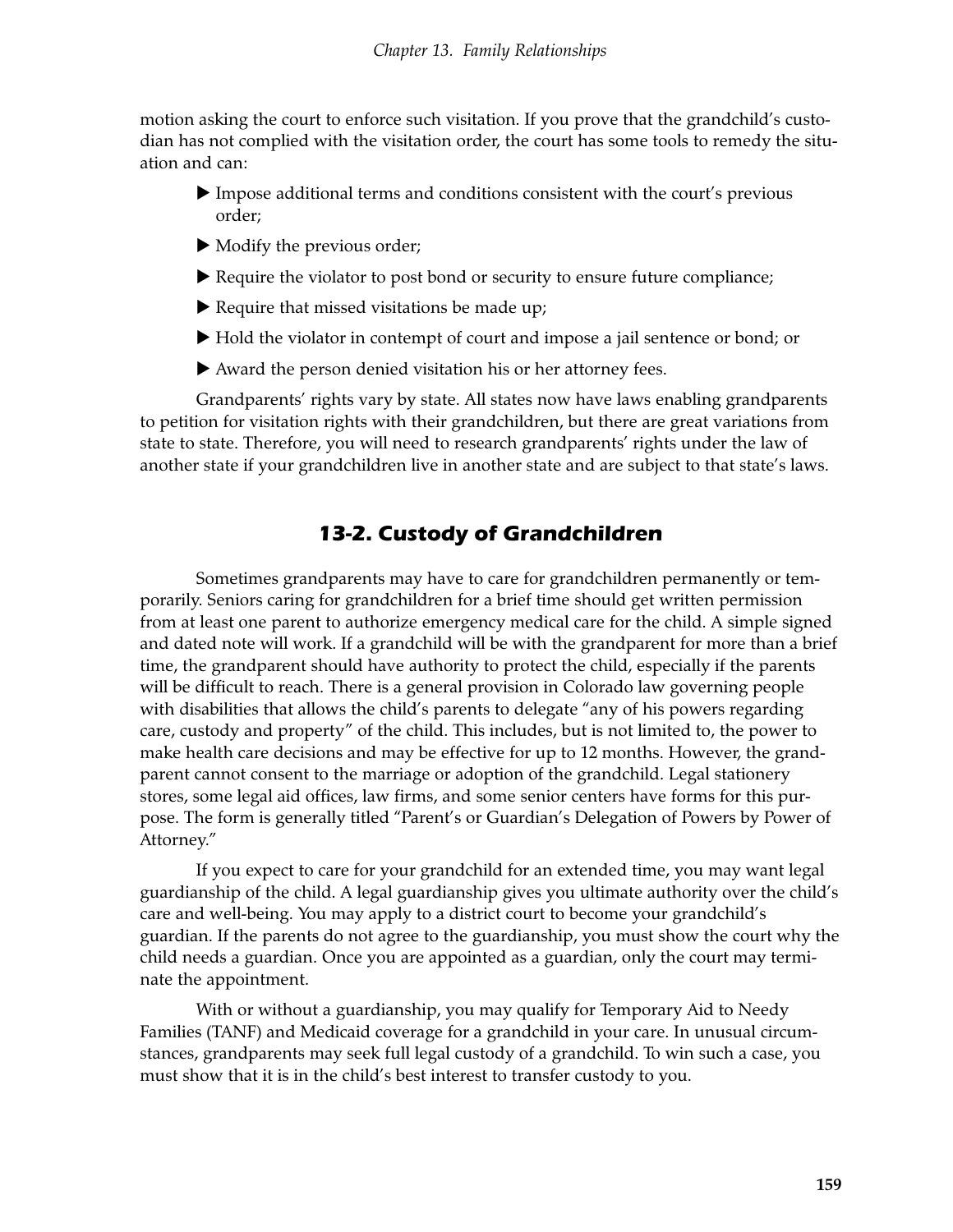To be able to request custody of your grandchild, your grandchild must no longer be in the custody of either of his or her natural parents, or you must have had physical custody of your grandchild for 182 days continuously. If you had physical custody of your grandchild for 182 days, then you must have filed a petition for custody within 182 days of the termination of such physical custody. The court also can order the child's parents to pay child support and your legal fees.

## **13-3. Divorce**

Divorce has become more common in recent years. In Colorado, you do not have to prove that a failed marriage is anyone's fault. A "no-fault" divorce will be granted based on your inability to get along with each other. You merely state that the marriage is "irretrievably broken."

A divorce decree restores your status to that of a single person. It also divides marital property and debts and provides for maintenance (also called alimony or spousal support) when appropriate. For couples with minor children, divorce settles custody, which is now called allocation of parental responsibility; visitation (also called parenting time); and child support issues. In Colorado, child support ends at age 19. A court may not order a parent to pay college costs. Either spouse may receive temporary or permanent maintenance/spousal support, if he or she cannot support himself or herself through employment or assets. The court will first apply a formula that gives the lower earning spouse 40 percent of the parties' combined incomes for a duration based upon the length of the marriage. The court will then look at various other factors in deciding whether and how much maintenance (spousal support) to award.

You can get a divorce in Colorado if you or your spouse have been living in Colorado for at least 91 days prior to filing for divorce. This is true if you have been living in Colorado for at least 91 days before filing and your spouse has not.

The same laws and requirements apply to an action when filing for a legal separation. A legal separation decides all the issues a divorce decides, except that it does not free you to remarry, and each spouse will retain his or her rights to the other spouse's estate. No less than 182 days after the decree of legal separation, there is an absolute right for either party to convert the legal separation to a divorce, upon filing of a written motion.

If you move to Colorado and leave your spouse behind in another state, a Colorado court may not be able to decide property, child custody, and support issues, even if the court has jurisdiction to grant a divorce. A family law attorney can help you determine in which state you should file your case.

If you cannot agree on care and support for minor children or the division of property or debts, these matters will be decided by the court. There is no legal requirement that you have a lawyer, but you may decide to hire or consult with one. One lawyer cannot ethically represent both spouses.

Colorado is not a community property state; the law requires an equitable division of marital property. As a result, you have to decide three things: what is marital property,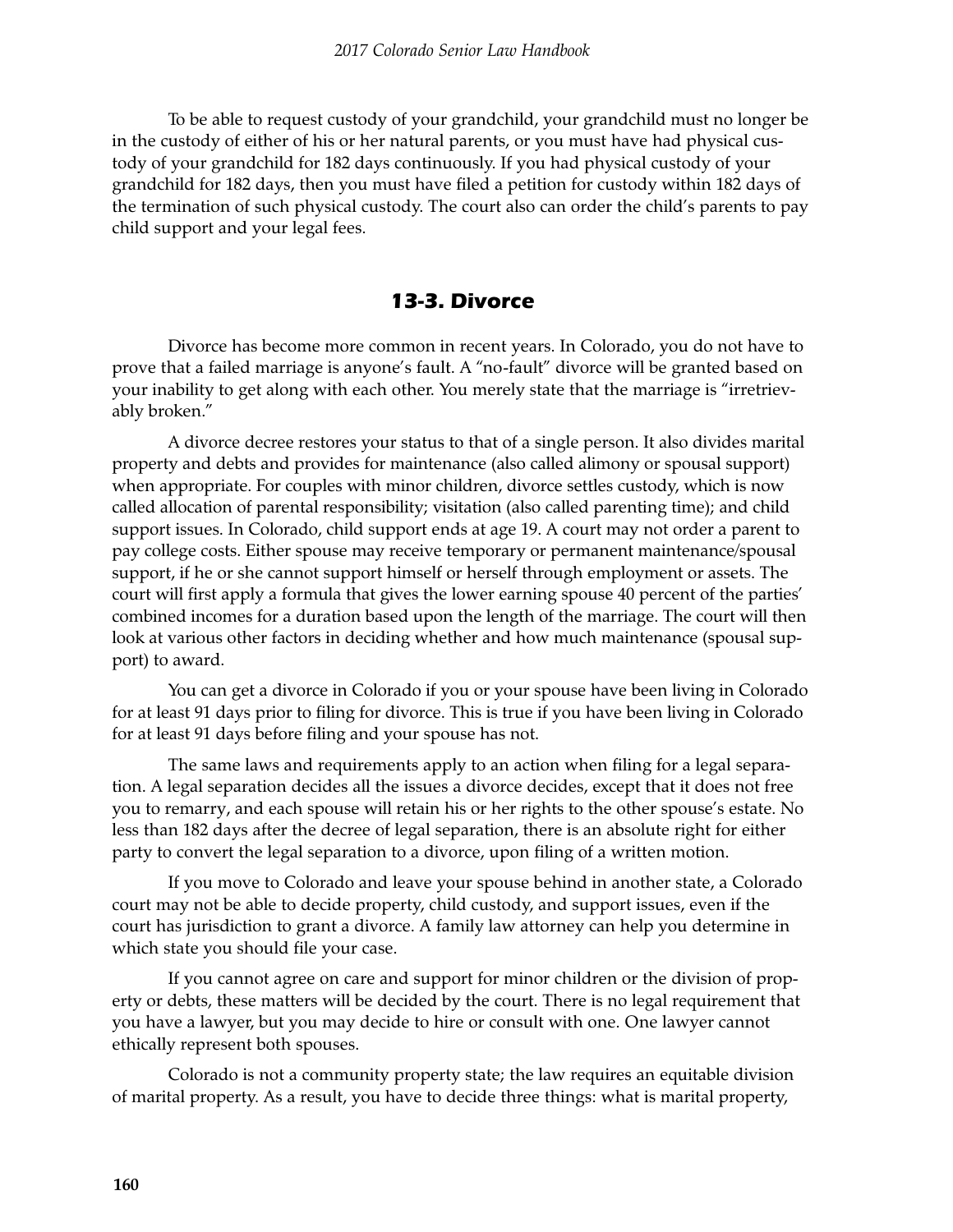what is it worth, and what is a fair division. In Colorado, the court usually assumes that each party contributed to the marriage and the property of the parties and that an equal division of marital property is fair. Property each spouse had at the time of the marriage is generally separate property (not marital property subject to division). Thus, in all cases where property exists, but especially in short marriages, the court will consider the separate property each spouse had at the time of the marriage and still has at the time of the divorce, but will not divide separate assets. If one spouse has more separate property than the other, the court might not divide marital property equally.

You may have more property than you realize. Property isn't limited to your home, cars, and household items. Property also includes limited partnerships, business interests, investments, the cash value of life insurance, and pensions and retirement benefits that will pay in the future. In the absence of a marital or prenuptial agreement, all property acquired during the marriage is subject to division regardless of the name on the title. If part of a pension was earned during the marriage, that part is property the court can divide. If your divorce involves a pension, you should get legal advice.

# **13-4. Getting Your Divorce Without a Lawyer**

If you and your spouse can reach an agreement on all issues, or wish to proceed without attorneys, you may do your own divorce without a lawyer representing you or your spouse. Some legal aid offices or other low-cost legal services offices can help you complete the necessary forms. For example, Denver District Court has a pro se resource center, which sells packets of forms with lengthy instructions, and has a paralegal and volunteer attorneys to assist with the paperwork. Remember that any agreements not included in your court papers cannot be enforced later. You can also obtain instructions and forms online at www.courts.state.co.us.

If neither you nor your spouse can afford to pay the filing fee necessary to obtain a divorce, you may request a waiver of fees called "*In Forma Pauperis*." This allows you to file the documents free of charge, but only if you can prove to the court that you are in fact indigent and unable to pay the fee. The forms are available at the court clerk's office, or you may be able to get them from your local legal services or legal aid office.

## **13-5. Use of Former Name**

You may use whatever name you wish. When you marry, you may keep your own name or use your spouse's name. You also can resume using your own name after you have started using your spouse's name. When you divorce, any former name may be restored. You may request the change of name as part of your divorce proceeding, and the court will grant it so long as you are not trying to defraud anyone by the name change.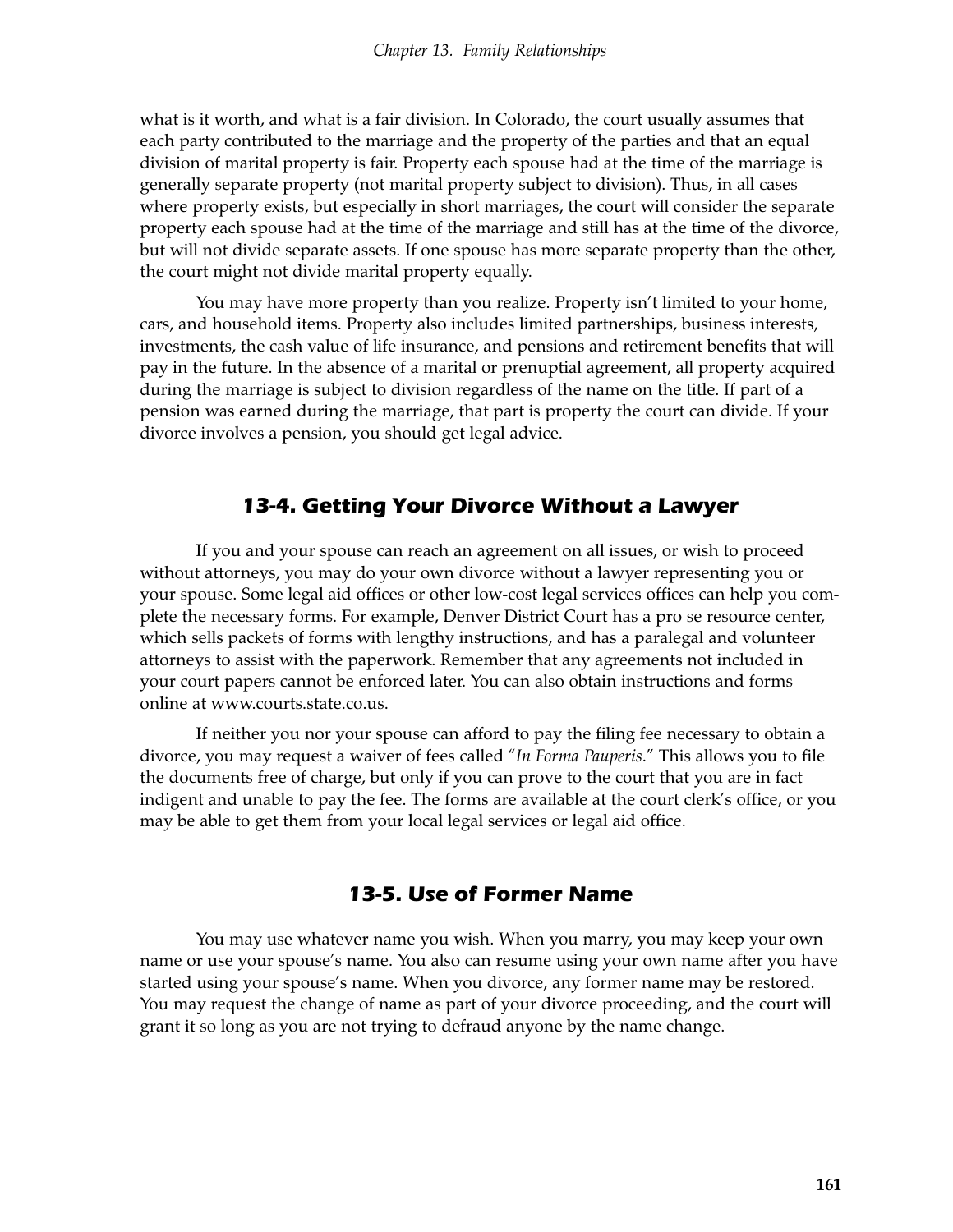#### **13-6. Anticipating Marriage**

Often, people marrying later in life have property or children from earlier marriages. A marital agreement (also known as a prenuptial agreement) allows the couple to decide, in advance, what rights each of them will retain over certain property if a divorce or death occurs. A verbal marital agreement is not enforceable. In order to be valid, a marital agreement must be in writing and signed by both parties, and the couple must first make a complete disclosure of their respective financial circumstances to each other. The couple can revoke or change the agreement later only by a signed written agreement. Retirement benefits only may be waived by a current spouse. People who want such an agreement should get their own separate lawyers well before the wedding. An agreement will not be valid if both parties did not have the time and opportunity to get an attorney. The party with more assets or income should offer to pay the other person's attorney fees. If there is a divorce, dispute over a will, or other action where the property rights are an issue, a valid marital agreement will govern the matter.

Marital agreements also may be made between spouses who have been married for any period of time, so long as no action for dissolution of marriage or for legal separation has been filed or contemplated.

#### **13-7. Marriage and Public Benefits**

When a person who receives public benefits marries, his or her benefits can change or stop, depending on the person's age and which benefits he or she is receiving, as well as other factors. This section will outline some effects that marriage can have on some specific public benefit programs.

#### **Social Security**

Many people receive Social Security retirement benefits as the spouse of a qualified worker. That is because an individual who does not have a sufficient work history to receive Social Security benefits may be entitled to benefits on the work record of the spouse who does. In order to receive benefits as a spouse, the recipient must have a valid marriage to the qualified worker, through either a traditional marriage or by common law marriage. The spouse of a retired or deceased worker is eligible for benefits. Under certain circumstances, a divorced spouse is also eligible.

In general, to receive benefits as a widow or former spouse, a person must be unmarried. Remarrying may cause benefits to stop, under certain circumstances. Contact your local Social Security office for information.

#### **Disability**

When a worker becomes disabled, his or her spouse may be eligible for benefits under certain circumstances. While the spouse of a disabled worker is entitled to benefits in these situations, there are no equivalent benefits for the disabled spouse of the worker because the spouse is disabled.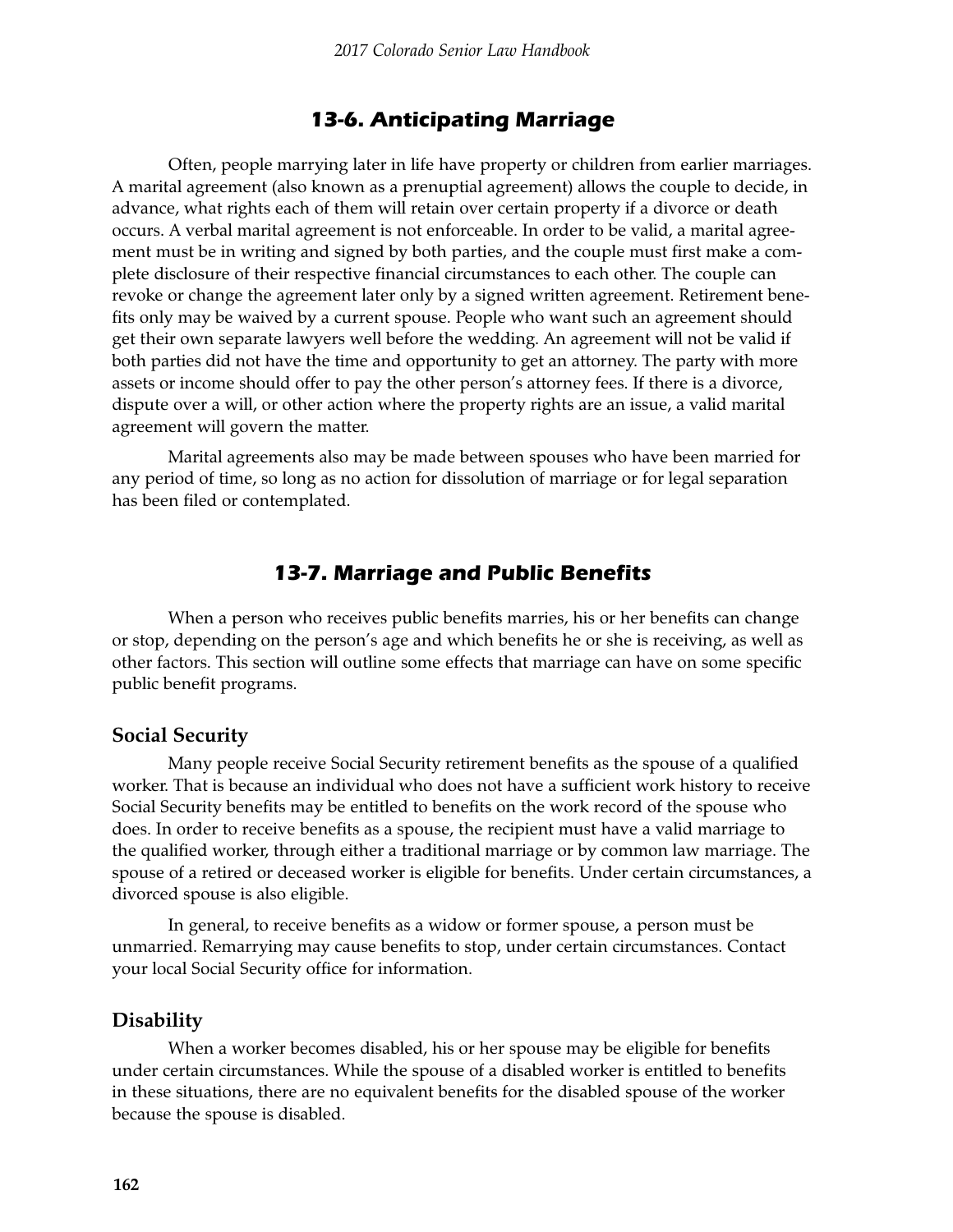Under certain circumstances, these benefits also are available to a divorced spouse of a disabled worker. In order to receive benefits, a divorced spouse of a disabled worker must not be married at the time of applying for benefits, and remarriage will cut off benefits.

While a disabled spouse is not entitled to benefits, a disabled surviving spouse or divorced spouse may be. Contact your attorney or local Social Security office for more information.

#### **Supplemental Security Income (SSI)**

With Supplemental Security Income (SSI), the effect of marriage is more complicated. Marriage can cause SSI benefits to decrease or even to end. For more information regarding these and other Social Security questions, you can consult Social Security online at www.ssa.gov or speak to an attorney.

## **Old Age Pension**

Chapter 5, "Government Programs and Financial Assistance," explains the eligibility requirements for the Colorado Old Age Pension (OAP). Each spouse receives benefits as an individual, so for a couple the combined benefit would not decrease as with SSI payments. If both spouses receive SSI and OAP, their combined SSI income will go down, but their total income will remain the same. If one of the spouses is eligible for OAP and the other is not, the income of the ineligible spouse will count as available ("deemed") to the eligible spouse. This is a serious problem because it can cause that spouse to lose Medicaid, which is an important benefit. Even if that individual had income from another source, and received only a small amount of OAP, loss of the Medicaid benefit may be crucial.

## **Medicaid for Long-Term Care**

See Chapter 4, "Medicaid," for an explanation of benefits for spouses of a Medicaid long-term care recipient. Getting married does not affect the benefits of the long-term care recipient.

# **13-8. Protection from Family Violence**

If a family member or household member has abused you physically or verbally, or stalked, harassed, or coerced you, you may request a protection order. Coercion is when someone forces or intimidates you into doing something you do not want to do, or stops you from doing something you have the right to do. You can also get protection orders when family members or household members control your property, money, or important documents, like a driver's license. The court can even issue the order against someone you used to live with, are related to, or with whom you used to be in a relationship.

Under the law, you can get an order keeping the abuser from threatening or injuring you, contacting you, or coming to your home, school, or workplace. The court can order the abuser to leave the family home if you both live there, and can issue orders for temporary custody if you have minor children. To qualify for this type of protection order, you must convince the court that there is imminent danger to the life or health of one or more people.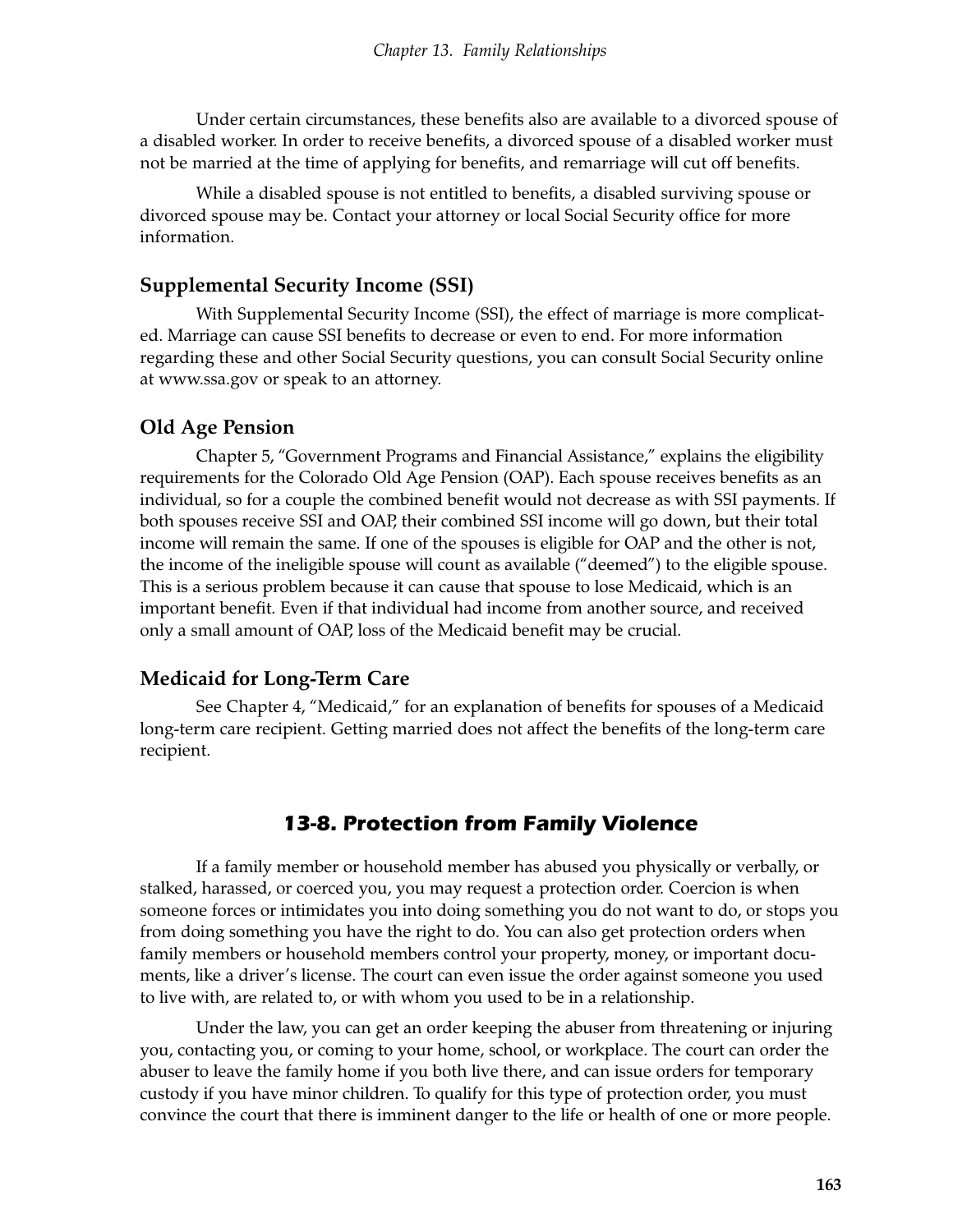There is also a law that provides additional protection from emotional abuse for people 60 years of age or older. It enables the court to issue an order protecting the person from the following kinds of abuse:

- $\blacktriangleright$  Repeated acts of verbal threats or assaults;
- $\blacktriangleright$  Repeated acts of verbal harassment;
- $\blacktriangleright$  Repeated acts of inappropriate use or threat of inappropriate use of medications, physical restraints, or chemical restraints; or
- $\blacktriangleright$  Repeated acts of the misuse of power or authority by a person through a Power of Attorney or in a guardianship or conservatorship proceeding, which results in a person being unreasonably confined, or his or her liberty being unreasonably restricted.

Protection orders are free and are valid either temporarily or permanently. You can get the necessary forms and instructions from the court clerk at your county courthouse. If the abuser disobeys the court order and comes to your home or office or threatens you, you can get immediate help from the police.

The victim assistance program in your county district attorney's office can help you prepare the forms. It can also refer you to safe shelters and other services.

Keep in mind that certain professionals are required to report abuse or exploitation of the elderly to law enforcement. These include doctors, nurses, dentists, chiropractors, psychologists, pharmacists, clergy members, bank personnel, and social workers.

## **13-9. Common Law Marriage**

In Colorado, there are three factors that must be present to establish a common law marriage. First, you must live together. There is no minimum amount of time — it can be for as little as one night. Second, you must hold yourselves out to be married — that is, you must tell other people you are married or represent to other people that you are married by owning property in joint tenancy or filing joint tax returns or health insurance forms, etc. Third, you must have an agreement that you are married. Without holding yourselves out as being married and without the intent to be married, you are not common law married, regardless of how long you have lived together and whether you have children together.

Common law marriage is real marriage. Common law spouses have all the same rights and responsibilities as ceremonially married people.

Be aware that there is no such thing as common law divorce. Once you are married, whether by ceremony or by common law, you can terminate the marriage only by formal divorce. If you do not get a divorce after a common law marriage, all future marriages will be void, and your common law spouse will have all the benefits of a spouse, including the right to take a portion of your estate against your will and to receive various survivor benefits from the government or even from your retirement plan.